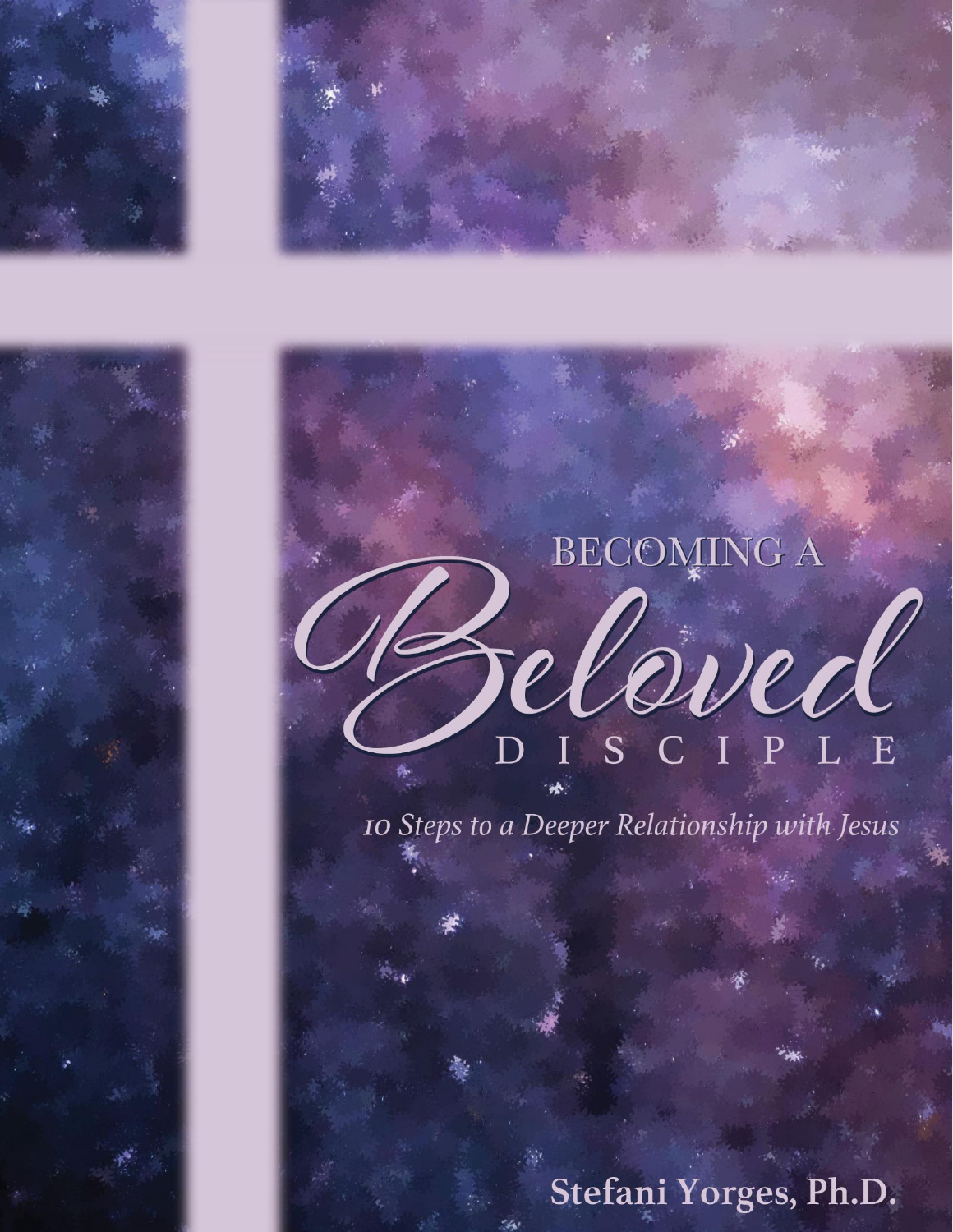# **INTRODUCTION**

I remember the first time I heard Kari Jobe sing, *The More I Seek You*:

*"I want to sit at Your feet, drink from the cup in Your hand, Lay back against You and breathe, feel Your heart beat. This love is so deep, it's more than I can stand. I melt in Your peace, it's overwhelming."<sup>1</sup>*

I thought, *what on earth is she talking about*? Sit with Him? Feel His heartbeat? I had never been so overwhelmed by Him that it was more than I could stand!

I was raised in the church where a relationship with God was quite formal. I saw Him as holy and powerful, but not really as my "friend." Growing up, our family went to church three times a week. We attended Sunday School classes, sang in the choir, and did all the right service activities. I gave my public testimony and was baptized at an early age. Once married, my husband and I joined a local nondenominational church – serving on the Missions Committee and Deacon Board. But I soon found that simply *doing* the right Christian things did not bring deep, satisfying joy.

I believed in Jesus as my Savior but was not enjoying an intimate relationship with Him. I was doing all that I thought God required but needed more of Him in my life. I wanted to go deeper. In fact, I wanted ALL that was available to me. If there was something I was missing (and clearly there was), I wanted it. If other people were laying back against Him and drinking from the cup in His hand, I wanted to as well!

It took many years before I realized that true contentment, peace, and satisfaction can only come through an abiding and intimate relationship with Jesus. Fellowship with Him is what makes our joy complete.*<sup>2</sup>* Fullness of joy is found only in His presence.*<sup>3</sup>*

#### **Going Through the Motions**

Many Christians go through the motions of attending church and following all the rules. Armed with discipline and determination, they do the best they can to read their Bibles and pray. But with little or no relationship with Jesus, they are left wondering*, is this all there is*?

There are far too many lukewarm believers experiencing dry, unfulfilled lives. Should we accept that *average* is all God wants for them? Where is the divine power that enables us to look different from the rest of the world? People should look at our lives and know there is something different about us – on the inside.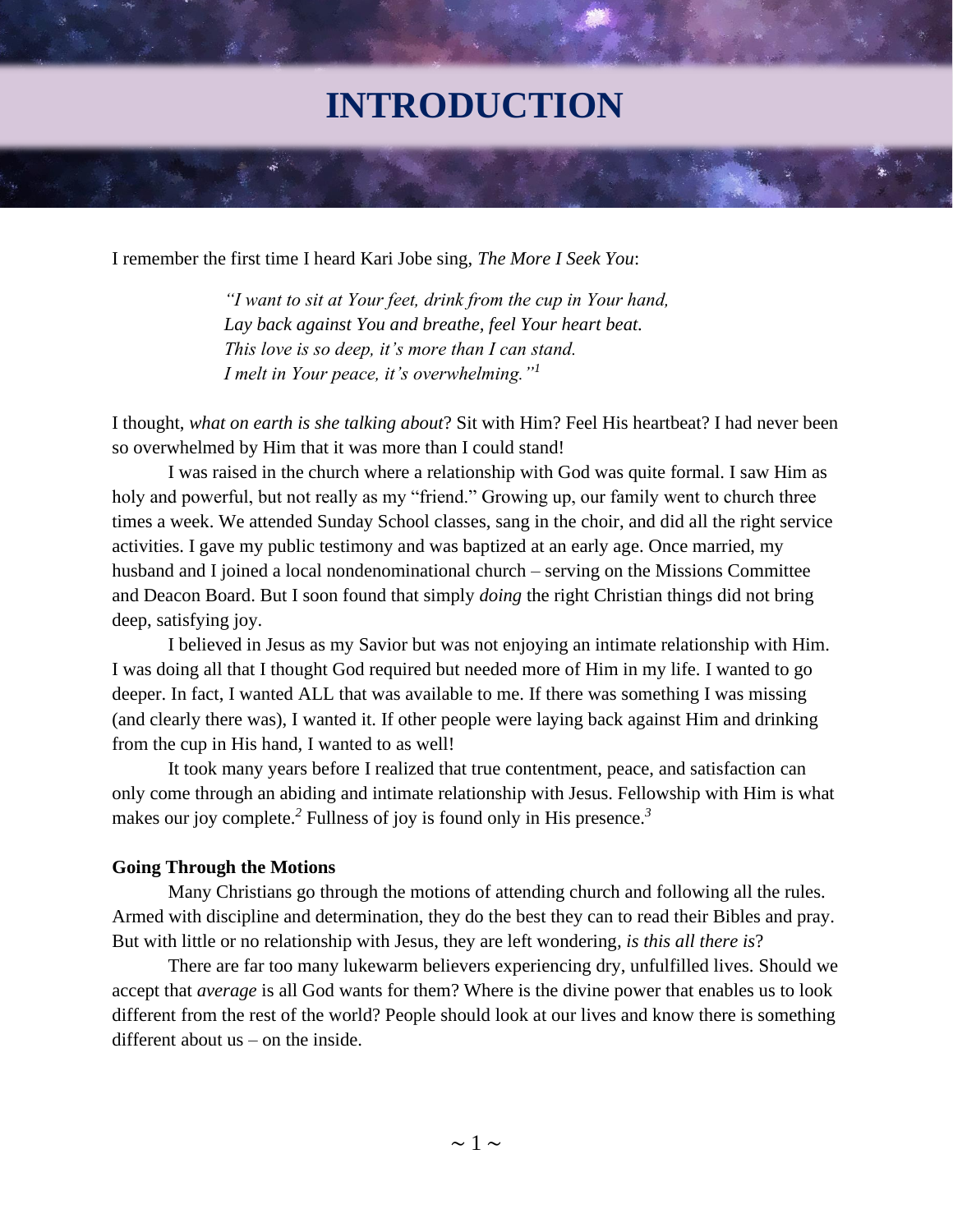## **Adequate or Abundant Life?**

He has promised us the same resurrection power that raised Jesus from the dead, an allsurpassing peace, and overflowing joy. Growing in the knowledge of who God is and pursuing an intimate relationship with Jesus is the key to experiencing this more *abundant life.<sup>4</sup>* You will never be satisfied just to know *about* God – you need more of God Himself, through real, personal experience. Daily fellowship with Him will release His anointing to accomplish His purposes for your life.

The Bible says, *"Be filled with the Holy Spirit."<sup>5</sup>* This means that you have to remain full of the Spirit of God by pursuing Him on a daily basis. It's possible to have a glass of water that is not filled to capacity. It's possible to have a battery that is not completely charged. It's possible to have food in your stomach, but not feel completely full. You need to continually engage in your relationship with Jesus the same way you continually re-fill your stomach with food to survive.

God is looking for men and women who are willing to walk in moment-by-moment dependence on Him. His eyes *"range throughout the earth to strengthen those whose hearts are*  fully committed to Him.<sup>"6</sup> Jesus is looking for the kind of follower that is no longer content to "just get by" and instead wants to experience everything He has to offer in this life.

Perhaps you're doing this study because you are at a turning point in your life. Given that it is not "accidentally" on your agenda today, let's trust that God plans to use it to draw you closer to Himself. Now you can either continue in an "adequate" Christian life, or you can get more and more on fire, becoming a *beloved disciple* that is passionately devoted to Him. Are you ready for more?

# **More is Available**

If you only know the God of history, your God is not big enough. It is possible to know all the familiar Bible stories and still not really know Jesus. And you make little progress in a personal relationship with Him if you only absorb what you have read and been taught. It's time to stop learning from human sources. He will not be found in textbooks.

You can only know Him more fully by going deeper in the Spirit. You will not be transformed by knowledge but by His love. This requires a transition from *head* to *heart*. He just needs your heart fully devoted and pliable in His hand.

*"Nothing can prevent the spiritual rejuvenation of the soul that insists on having it."* A.W. Tozer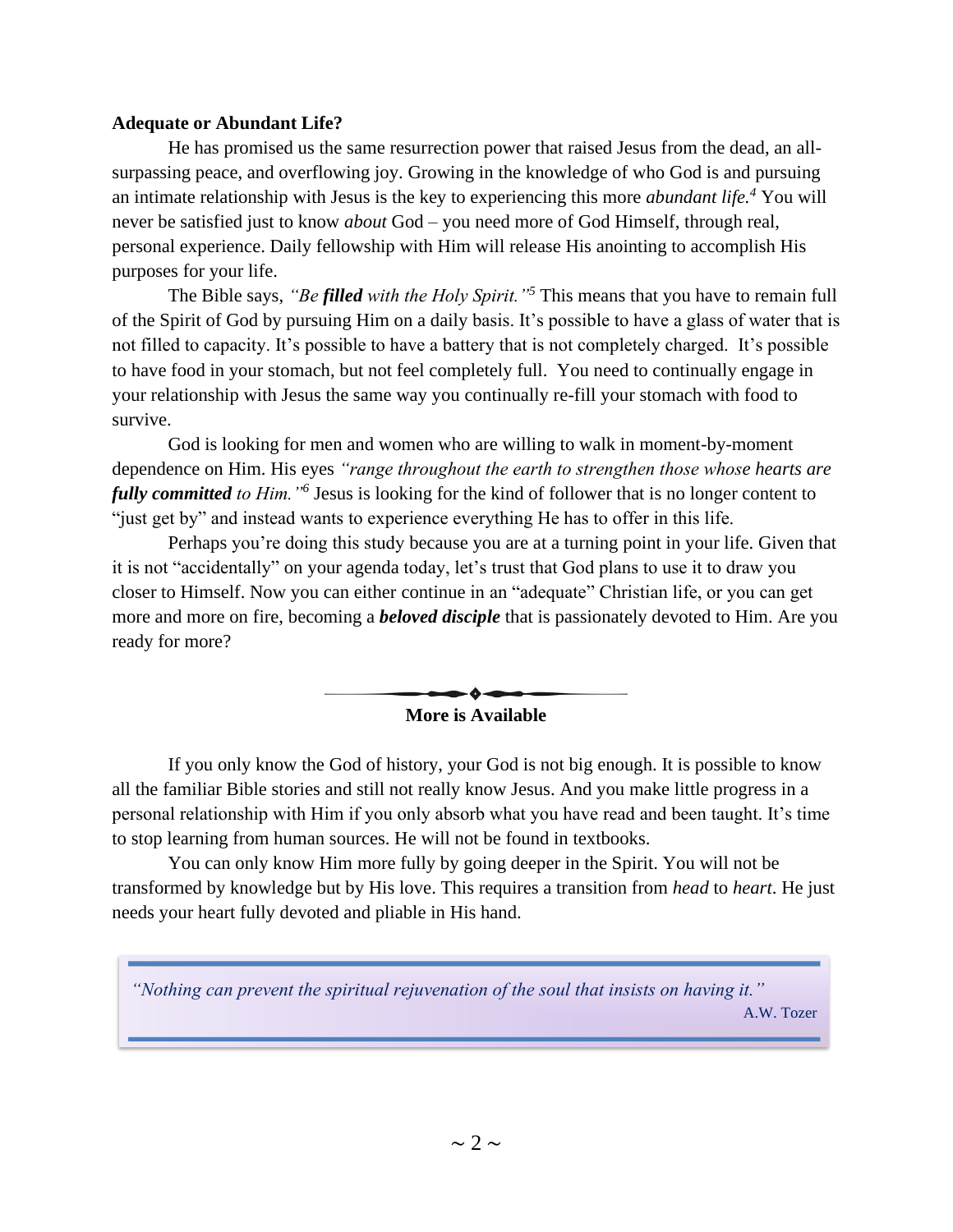### **He is Calling**

God's original plan was to have intimate fellowship with those He created. He created you for Himself – He wants a relationship with you more than anything! He said, *"I don't want your sacrifices – I want your love; I don't want your offerings – I want you to know me."<sup>7</sup>* He wants you, personally and individually and uniquely, to spend time with Him.

Even if you have strayed, He desires to draw you back to Himself. James 4:8 says, *"Draw near to God, and He will draw near to you."* While you have busied yourself with other interests, He has still been occupied with you. When you abandon all your other pursuits, you will see that He has never deserted you. His love is constant – unchanged by time, place, or circumstance. It is only you that has chosen to separate yourself from Him.

#### **Seek and You Will Find**

If you seek Him you will find Him.*<sup>8</sup>* To *seek* means to "desire, pursue, and require something; to go after it with all of your strength." Jeremiah 29:13 says, *"You will find Me when you search for Me with all your heart."* The Amplified version says to seek Him as your *"first and vital necessity."*

No one has ever sought Him in vain. *"He is a rewarder of those who diligently seek Him.*"<sup>9</sup> Not those who are only half-heartedly wishing, but those who are intentional and determined in their pursuit of Him. The Lord said, *"I love those who love Me, and those who seek Me diligently will find Me."<sup>10</sup>*

Many people say they want guidance from God, but they don't passionately desire Him or lay aside other things to pursue Him with all their strength. Each day, you should desire to know Jesus more fully than you did the day before. You will need to forfeit all else to become a *beloved disciple.*

When you insist on having more of Him, you immediately attract the attention of the Holy Spirit. He has so much more in store for you. Could it even be *overwhelming*, as Kari Jobe's song said? Absolutely! Would you expect anything less from the God of the universe?

*"Modern man can go everywhere, do everything. But only a rare person now and then is curious enough to want to know God."*

A.W. Tozer



There are so many people just lingering at the entrance to the Christian life – like a sheep standing at an open gate, gazing longingly at the fresh pasture available on the other side. Why? Jesus tells us the gate is open, but not wide. *"…Small is the gate and narrow the road that leads to life, and only a few find it."<sup>11</sup>*

 $\sim$  3  $\sim$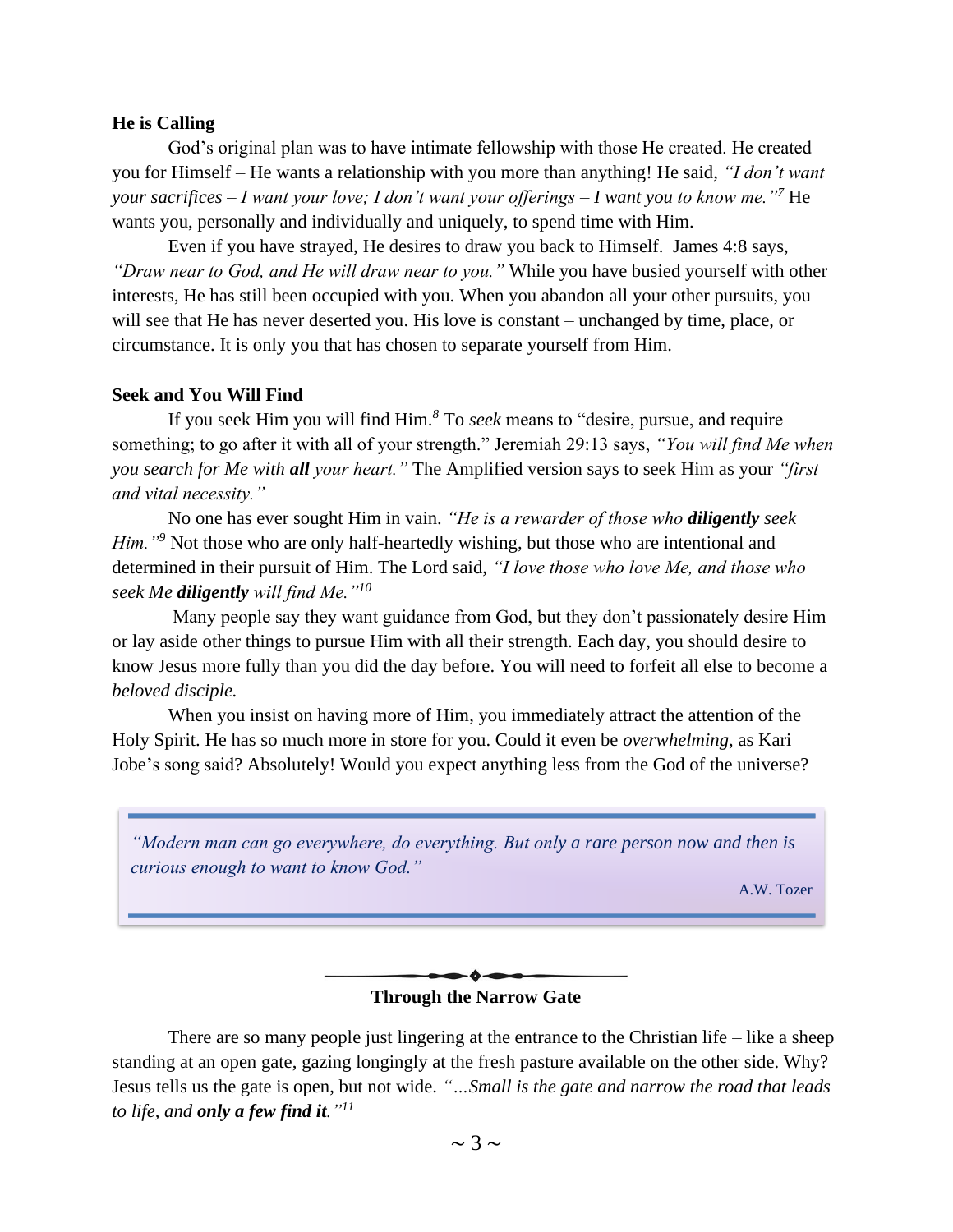He offers His *"secret counsel to the righteous."<sup>12</sup>* Psalm 25:14 says, *"The Lord confides in those who fear Him."* Jesus also told His disciples, *"The knowledge of the secrets of the kingdom of heaven has been given to you, but not to the crowds."<sup>13</sup>*

Not everyone is going to get it. I want to know the secrets of God – I want Him to confide in me! He also has a deeper revelation of Himself to share with you if you are open to receive it.

#### **A Heart's Desire**

Some people in the Bible clearly demonstrated a passion to know God more intimately than others around them. The great ones of the Kingdom have always been those who loved God more than others did. Those who pursued Him more intensely were rewarded with more of His presence:

- Moses talked with God face to face.<sup>14</sup>
- Abraham was called *"a friend of God."<sup>15</sup>*
- Enoch *"walked with God."<sup>16</sup>*
- Daniel was highly esteemed.*<sup>17</sup>* The King James version says he was *"greatly beloved."*
- Mary, the mother of Jesus, was highly favored. An angel of the Lord told her the *"Lord is with you."<sup>18</sup>*
- Job was a man who feared God. God Himself said, *"There is no one on earth like him; he is blameless and upright."<sup>19</sup>*
- David was described as *"a man after God's own heart."<sup>20</sup>*

Even today, it's obvious that some people are closer to God than others. They routinely talk of hearing from God, walking with God, and seeing God work in their lives. These "beloved disciples" speak about Jesus as if they know Him personally! They are sure of Him. They have a single-minded focus. Can you identify some people that seem to enjoy this kind of close, intimate relationship with Jesus? Thomas doubted the Resurrected Savior until he saw the scars for himself.*<sup>21</sup>* Like him, do you stubbornly doubt the experience of these beloved disciples?

#### **Intimate with Jesus**

Why do some people seem to have a more intimate relationship than others? Does He just like them better?

No – what is available to one is available to all. You can be as close to Jesus as you choose to be. The Bible teaches us that we have a lot to do with the level of intimacy we experience with Him. Like any relationship, you must work at it. It won't happen on its own. It will take your focused time and attention. You must ask for more, and put more in. You have to want it, pursue it, and chase after it.

Perhaps you feel that you are simply not one of those people capable of a deeper relationship with Jesus. Some Christians just do not believe *they* have been called to a deep, intimate relationship with Him. But you must trust that you have been invited to experience the

 $\sim$  4  $\sim$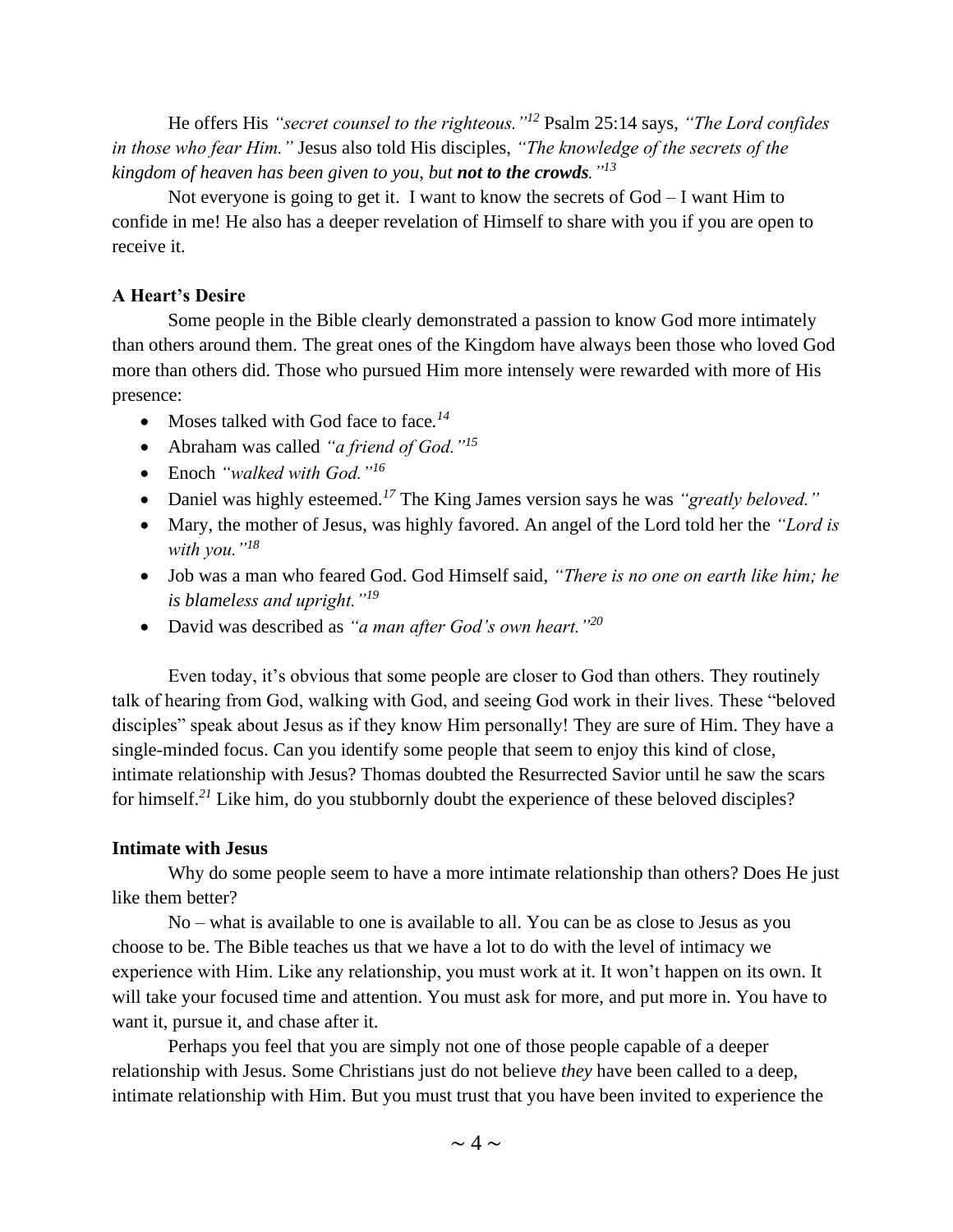depths of Jesus Christ just as surely as you were invited to receive His salvation. Jesus prayed that we might be *"one with Him, just as He is one with the Father."<sup>22</sup>* The whole purpose of this life is for us to enter into the closest possible relationship with Jesus.

I used to feel jealous and insecure that others seemed to have better spiritual gifts than I did. I believed He must love them more or had more planned for their lives. Maybe I was just ordinary. But one of His 'special ones' quickly reassured me that He described me as "lovely," "phenomenal," and "precious." What if we all started to believe that's how He sees us?

Consider where you have become spiritually sluggish. Jesus said, *"Come out from among them and be separate."<sup>23</sup>* Or are you so satisfied with your own experience that you want nothing more? It is dangerous to stop learning and growing in Him. Evaluate the stubbornness of your heart. Some would rather do anything than to obey His command *"Come to Me."<sup>24</sup>* But a personal relationship with Him changes everything. Be willing to look foolish enough to come.

> $-\Delta$ **You Set the Level**

In your personal relationships, you are obviously closer to some people than others. You probably have a wide circle of family and friends, but you have an "inner circle" of closer friends and confidants. You share more with this small group than you would with everyone else. Do you think God treats us this same way?

#### **God's Invitation to the Israelites**

We see this pattern between God and the Israelites in Exodus 19-24. God wanted all the Israelites to consecrate themselves and gather at the foot of Mount Sinai for a very special event. Everyone was welcome to gather there, but no one was to go further up the mountain without specific invitation. On the third day, the Lord appeared in a thick cloud to all the people. Then He invited Moses, Aaron, and 70 of the elders to climb the mountain and eat a covenant meal with Him. They got to enjoy dinner in the presence of God! After the meal, Joshua and Moses were invited to climb up the mountain to an even higher level. Finally, Moses alone was invited to approach the Lord. There, God spoke with Moses *"as a man speaks with his friend."<sup>25</sup>*

Why would God let only some of the Israelites enjoy His presence for a meal, and then invite only Moses to meet with Him more closely? These levels of intimacy seem to correspond with *maturity* and *commitment*. Remember that the Israelites who were content to simply gather at the base of the mountain were the same ones that later pooled their jewelry to make a golden calf to worship! On the other hand, Moses and Joshua were both known for their courage, humility, and dedication to the Lord. Moses had personally sacrificed a life of luxury in Pharaoh's palace. He spent 40 years in the desert preparing for God to use him to set His people free. He took many risks to obey God in leading the Israelites out of Egypt. And we know that whenever Joshua wasn't serving Moses, he could be found praying in the tabernacle.*<sup>26</sup>* Sent ahead to spy on the Promised Land, Joshua was one of only two who came back with a good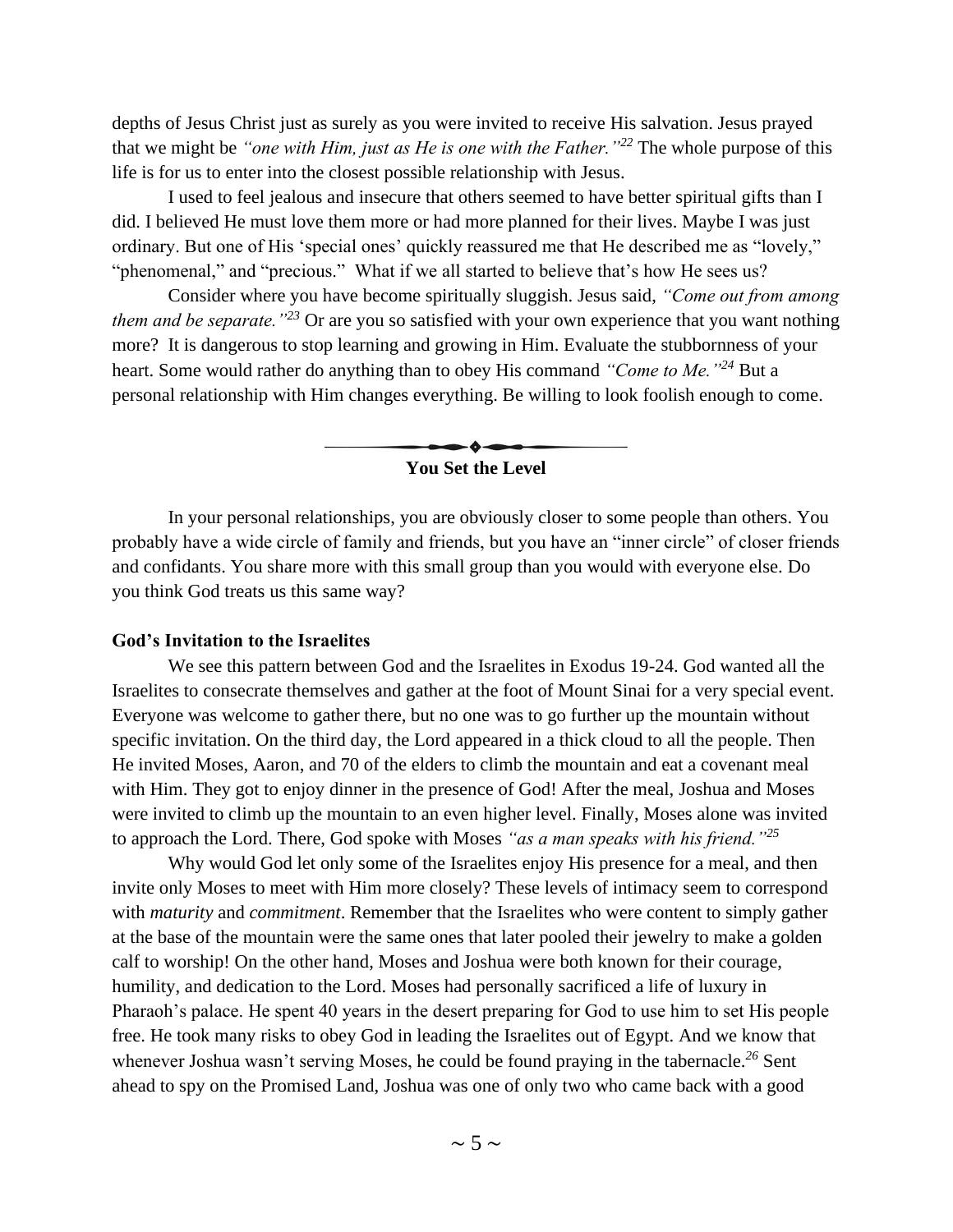report that demonstrated great faith.*<sup>27</sup>* Eventually, God chose Joshua to replace Moses to lead the Israelites into their new homeland.

#### **The Construction of God's Temple**

It's interesting that God called for similar boundaries or levels of intimacy when His first temple was built. He provided Moses with clear instructions for how to create a place where He could dwell with the Israelites on earth saying, *"Make a sanctuary for me, and I will dwell among them."<sup>28</sup>* The specific layout of the tabernacle and its courtyard was significant because it illustrates God's prescribed way for man to approach Him. *"Make this tabernacle and all its furnishings exactly like the pattern I will show you."<sup>29</sup>*

In the outer court area, everyone was permitted to gather and worship. They could bring sacrifices to atone for their sins and cleanse themselves at the laver. But only priests were permitted to enter the "Holy Place," or inner court. Finally, the "Holy of Holies" was a place set apart for the Ark of the Covenant and mercy seat. Whoever entered into the Holy of Holies was entering the very presence of God. Only one high priest was permitted to enter this area once a year.

Thick curtains and veils separated the holy areas from the rest of the temple. The veil served as a barrier to make sure that no one carelessly and irreverently entered into God's presence. Even when the high priest entered the Holy of Holies on the Day of Atonement, he had to meticulously prepare by washing himself, putting on special clothing, burning incense, and bringing a sacrifice to atone for sins.

It's clear there are some specific requirements for drawing near to such a holy God. While we all have direct access to God since the veil was torn,*<sup>30</sup>* His prescribed pattern calls for greater holiness, maturity, and commitment as we get closer and closer to His inner sanctuary.

#### **Followers of Jesus**

Jesus demonstrated the same pattern again in the New Testament. He enjoyed various levels of intimacy with the group that followed Him during His earthly ministry. Jesus allowed at least 70 people to travel with Him regularly. *<sup>31</sup>* And following His resurrection, we know that He took the time to personally appear to more than 500 followers.*<sup>32</sup>*

But from this larger group of followers, Jesus chose 12 disciples to share a deeper level of intimacy. They got to walk, talk, and eat with Him on a daily basis. Out of those 12, there were three (Peter, James, and John) that were allowed to experience several unique and special situations separate from the rest. But even among those three privileged disciples, only one was considered the *beloved* disciple. John described himself many times as the "one that Jesus loved." John felt comfortable enough to rest his head on Jesus's chest at the Passover meal.*<sup>33</sup>* Perhaps to lay back against Him to breathe…and feel His heartbeat (as in the lyrics at the start of this chapter)?

Jesus loved them all, and they all loved Jesus, but some experienced Him more intimately than the rest. Today, not everybody is willing to pay the price to be close to Jesus. Not everyone is willing to commit the time to become a *beloved* disciple.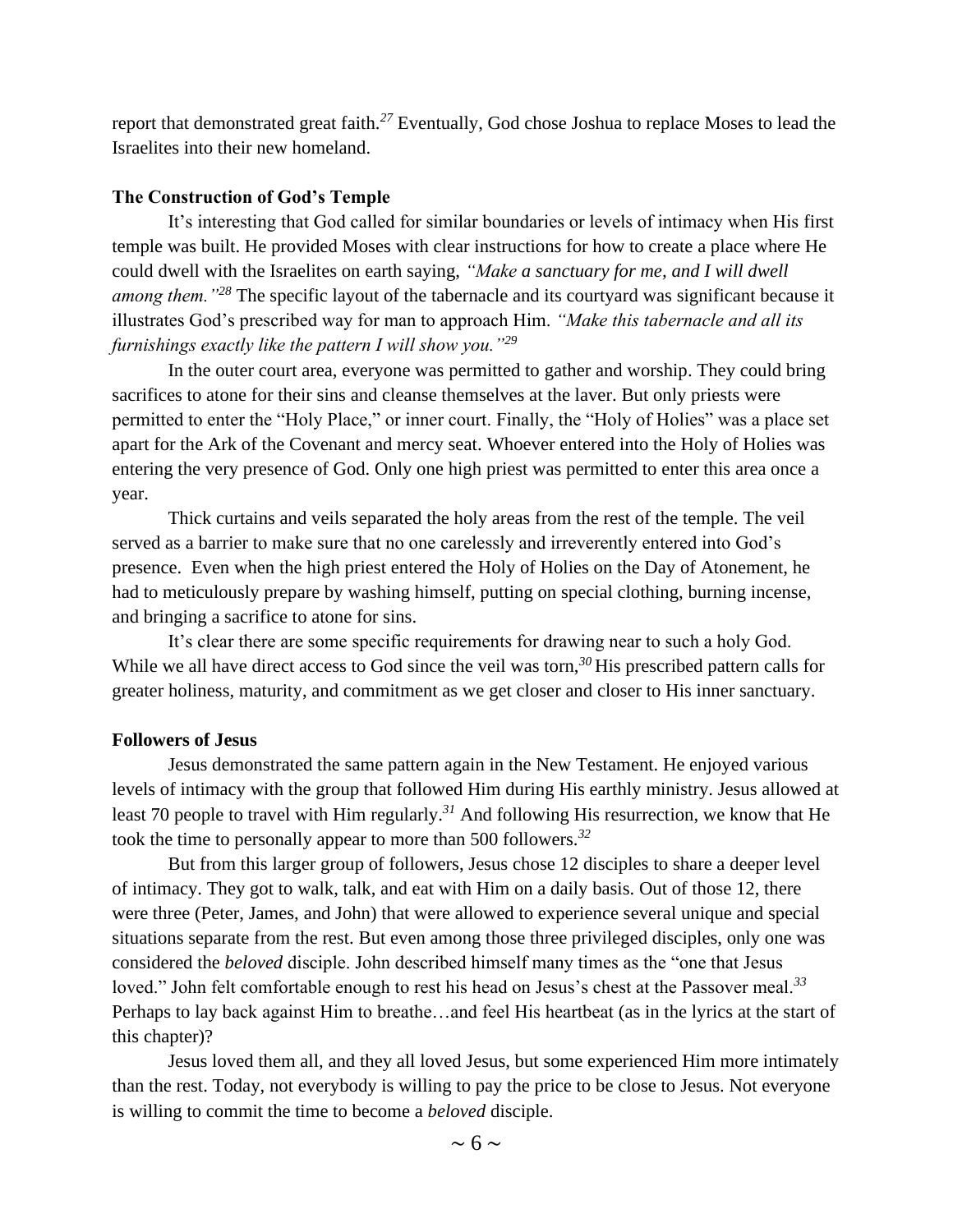#### **From the Shallows to the Depths**

I love the ocean. Growing up in the middle of the United States, I rarely had access to it. Now that I live on the East coast, I go as often as I can! While spending long days at the beach, I have noticed that some people like to sit on the shore, basking in the sun. Others occasionally dip their toes in the water. Some study the scene cautiously and test the intensity of the water before venturing in, all the while holding the hand of another. And then there are those who dive straight into the crashing waves and enjoy the full refreshment and excitement of the adventure.

This parallels our own levels of intimacy with Jesus. The cautious ones who stay on the shore feel like they are still in charge. They are not willing to abandon themselves completely. It's true there are some real dangers in the ocean. I have been knocked around by a few big waves and seen others affected by riptides, not to mention the possibility of sharks, jellyfish, and stingrays in the water.

The roughest part of the ocean is right where the waves crash onto the shore. Once you get past that point, the depth of the ocean can be quite calm and peaceful. In our early walk with Jesus, it's not uncommon to encounter strong resistance from the enemy and those around us – just like trying to wade through those crashing waves. But continuing to pursue Him into the depths is very rewarding. You are not meant to remain on the safety of the shore forever. By "staying out" you are "missing out." It's time to dive in!

#### **How Deep?**

We determine what depth of God's presence we will experience in our lives by our degree of desire, commitment, and level of mature obedience to His instruction in our lives. You wouldn't put an immature infant in the crashing waves of the ocean. You don't share your deepest secrets with casual friends who haven't established that they are trustworthy with that personal information. In the same way, Jesus walked more closely with a select few while here on earth.

We see a consistent pattern throughout the Bible where everyone is welcome, but few choose to go deeper and reach a higher level of spiritual maturity. I don't know about you, but I want to get as close to Jesus as I can! I want to become a *beloved disciple.*

#### $\rightarrow$  6  $\rightarrow$ **Choosing Discipleship**

A disciple is someone willing to learn. At the time of Jesus, gifted teachers walked from town to town interpreting the Scriptures in the village synagogues. A term of respect for these teachers was *Rabbi*. It literally means "my master." The rabbi's goal was to raise up disciples who would later carry on his teaching. The Hebrew word for "disciple" is *talmidim*, meaning "one who is dedicated to learning a rabbi's understanding of Scripture and his way of living it out." Rabbis took on disciples who studied under their direction for years, traveling with them everywhere they went. Because the disciples traveled with their rabbi on a daily basis, lessons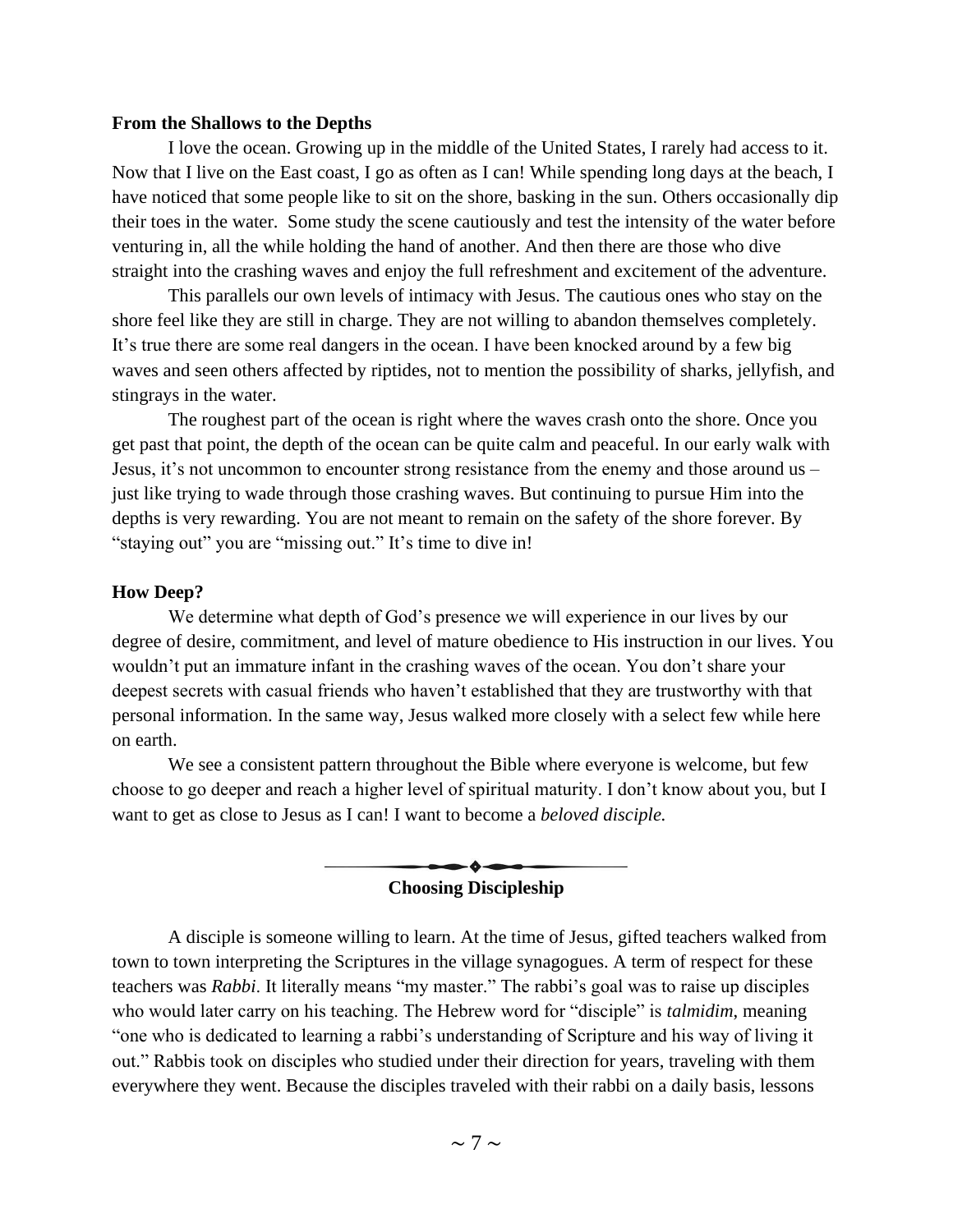could be taught anywhere – in vineyards, marketplaces, or in open fields. The disciples would sit on the ground or on mats at the feet of the rabbi.*<sup>34</sup>*

The rabbi would serve as a living example of what it meant to apply God's word to everyday life. To follow a rabbi meant that the apprentice disciple would try to imitate their rabbi, learning not only from what he said but what he did. The task of the disciple was to become as much like the rabbi as possible. And given the amount of time spent together and the depth of issues discussed, the bond between a rabbi and his disciple would become very close.

One of the first recorded examples of the rabbi-disciple relationship is found in 1 Kings 19. Elijah, one of Israel's greatest prophets, called Elisha to become his disciple. The young man gave up a prosperous life to become Elijah's personal servant, traveling with him everywhere he went. He spent many years studying *from* Elijah, in order to become *like* Elijah. Through this prolonged intimate relationship with Elijah, Elisha was eventually able to carry on his ministry as a prophet to Israel.

#### **Learning from Rabbi Jesus**

The Bible makes it clear that this is the kind of relationship Jesus had with his own disciples. And as they walked and talked with Him, their hearts were transformed over time. The changes that Jesus worked in His disciple's lives did not come easily or quickly. There was no one-day "extreme makeover" that our culture has become accustomed to. Discipleship was a slow process of learning from the Rabbi. Even after walking with Jesus for several years his disciples still messed up! But He never lost patience. He simply kept teaching and correcting them, allowing them time to grow.

As followers of Jesus, we are still called to be His disciples. And He works the same way in our lives. He wants us to mature through constant close connection with Him. Today, we sometimes confuse discipleship with "discipline." Both the vegan and the marathon runner exhibit tremendous discipline, but have they learned greater self-control or God-control? Of course, discipline is important in your spiritual life. But our goal for discipleship is not just to grow in self-discipline, but to be transformed into His likeness.

Discipleship requires personal, passionate devotion. Many who call themselves Christians today are not truly devoted to Jesus. To be a faithful follower requires complete commitment. Just like Elisha sacrificed everything to follow Elijah, most of Jesus' disciples dropped everything immediately to follow Him. Jesus reminded one hesitant potential disciple that *"No one who puts his hand to the plow and looks back is fit for service in the kingdom of God.*<sup>35</sup> Is there anything holding you back?

Discipleship has always been optional *– "If anyone would follow Me…"<sup>36</sup>* This is a deliberate choice and act of your will. It is not something that will happen accidentally. *"Choose for yourselves this day whom you will serve…"<sup>37</sup>* You will need to be in a daily, living relationship with Jesus as your Rabbi to become a beloved disciple. He doesn't expect perfection – just look at His first disciples! But He does expect you to sit at His feet so that you can learn how to live out His truth in your life.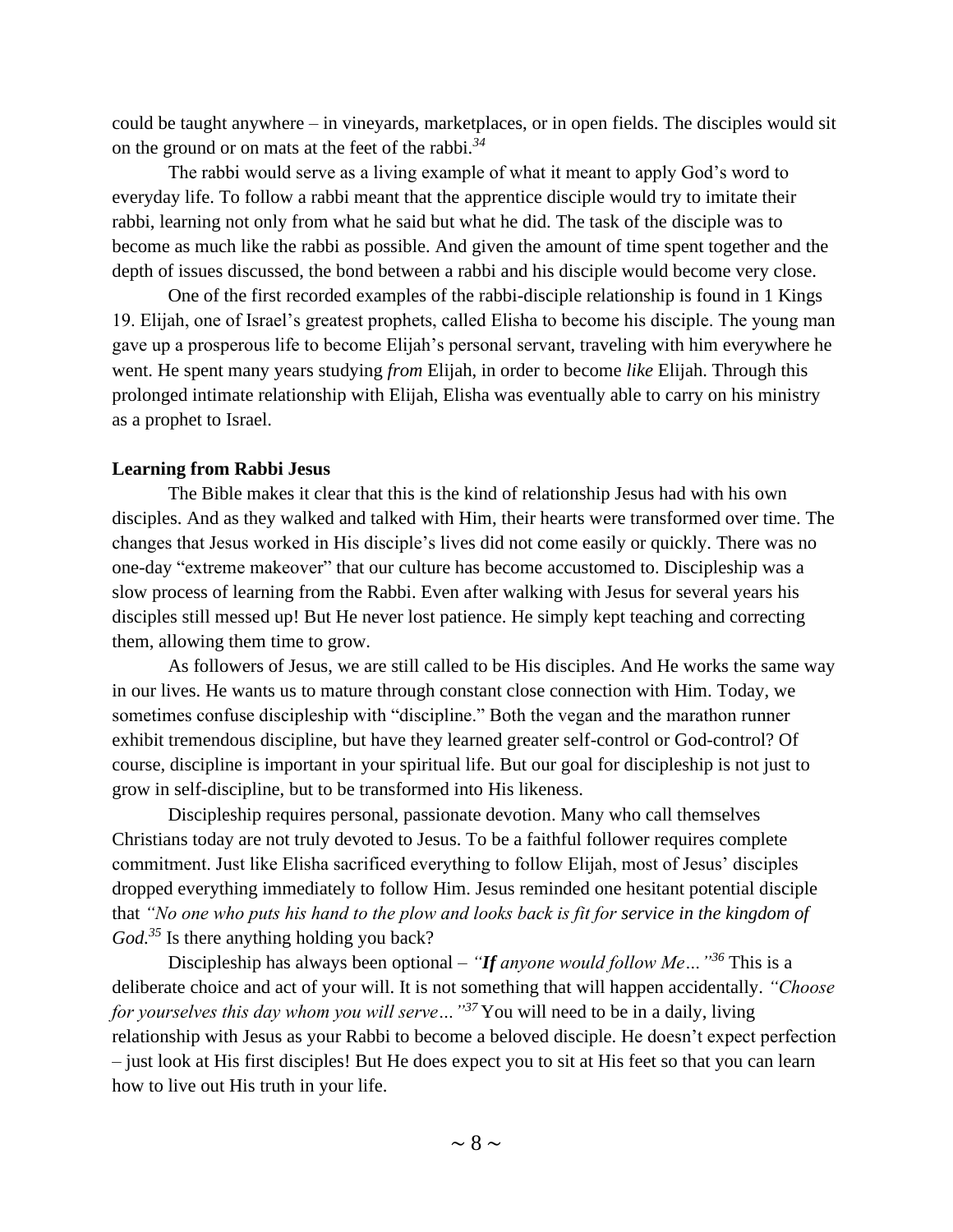#### **In the Front Row**

I have been teaching university students for more than 25 years. I always find it interesting which students choose to sit right in the front row and which prefer to sit as far in the back as possible. Everyone ends up hearing the same information, but the students in the front want to be right in the middle of the action – absorbing as much energy and excitement as they can.

I found myself doing the same thing on a recent trip to Israel. In this case, I was the student looking for the front row seat! We had a fabulous tour guide named Erez. He was a believing Jew who could tell us all about the Jewish culture *and* about his Messiah. And though he had probably told the same stories hundreds of times, the excitement still poured out of him at every stop.

Erez talked all the time. The problem: the streets of Jerusalem are narrow. And the dusty paths in the mountains around the Sea of Galilee are narrow. You don't necessarily have to walk "single file", but you typically can't walk more than two abreast. So those who positioned themselves up close to him were going to hear more stories than the rest. You can be sure that's exactly where I wanted to be most of the time! I didn't want to miss a single detail.

I imagine that's how Peter, James, and John felt about their Rabbi. I'm guessing that as they walked all over Israel for those three years they each followed Jesus as closely as they could. When He stopped to tell a parable, they probably put their mats down right at His feet. This would have set them apart from the other disciples. On the narrow paths, perhaps John jockeyed for the spot where he could hang onto every word. This would have allowed him to absorb every detail and not miss an opportunity to learn from the Master. As a student of your Rabbi Jesus, where will you position yourself?

## **John the Beloved Example**

It is a joy to Jesus when a disciple desires to walk more intimately with Him. Describing himself as the "disciple whom Jesus loved,"<sup>38</sup> John provides us an example of what their intimate relationship looked like:

- He was among those first called to follow Jesus.*<sup>39</sup>*
- When Jesus called, John immediately dropped everything and followed.<sup>40</sup>
- He was included in the "inner circle" that got to witness special events like the Mount of Transfiguration*<sup>41</sup>* and the resurrection of Jairus' daughter.*<sup>42</sup>*
- He and Peter were given the responsibility to prepare the final Passover meal for Jesus.*<sup>43</sup>*
- John leaned His head on Jesus' chest during the Passover meal.*<sup>33</sup>*
- He was among the small group invited to pray with Jesus in the Garden of Gethsemane before His arrest.*<sup>44</sup>*
- Of the 12 disciples, only John stayed close for the entire crucifixion.<sup>45</sup>
- Jesus assigned John to care for His mother, Mary, after He was gone.<sup>45</sup>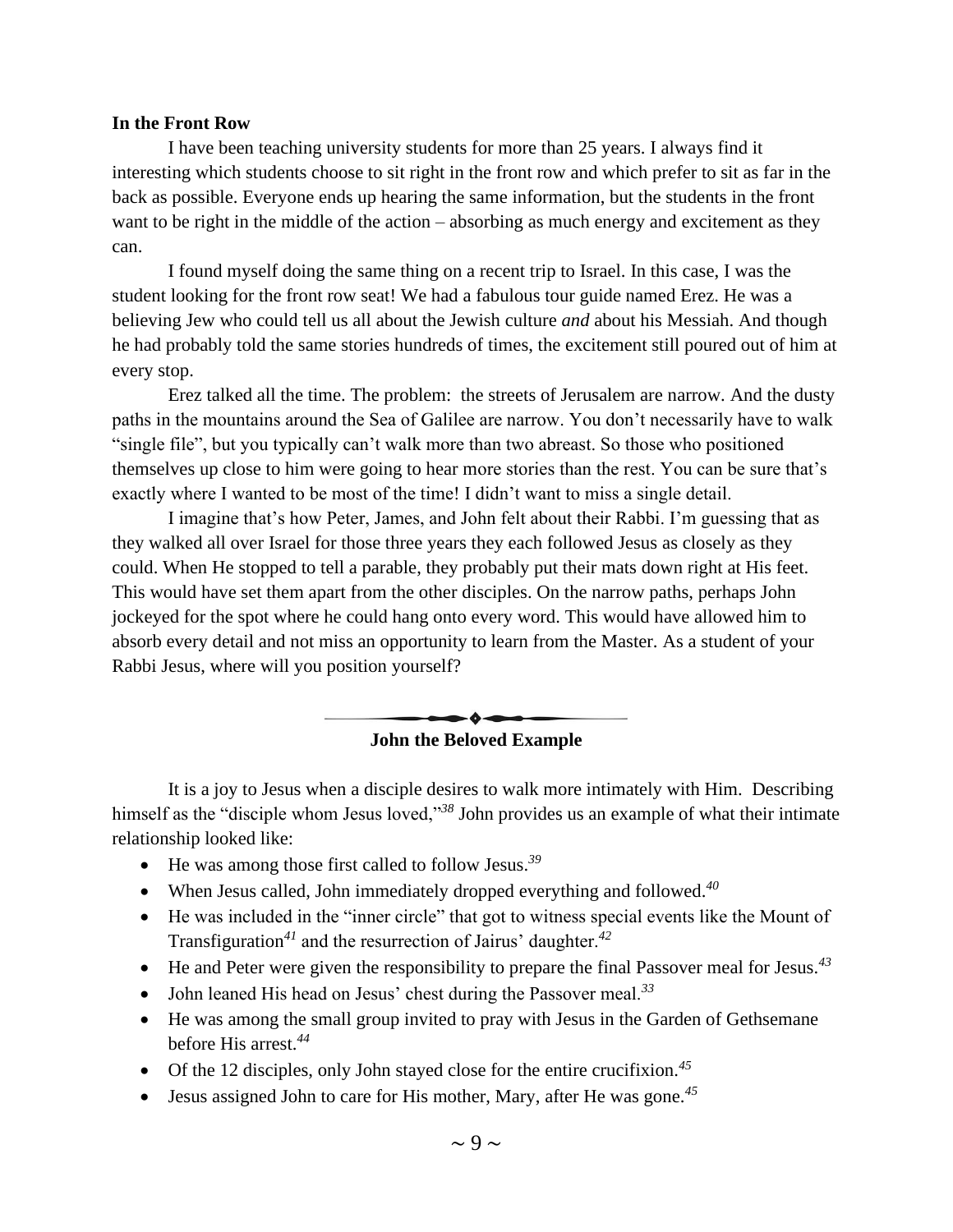- John wrote the Gospel that most people consider their favorite. He had more to say about the concept of love than anyone else in the New Testament, using the word more than 80 times.
- He was the only disciple spared a martyr's death.
- John was given the capstone ending, the grand finale, of the Bible the Revelation of Jesus Christ.

Was John beloved because he was perfect? No – in fact, he has been described by various commentators as volatile, rash, aggressive, and overly ambitious. He argued with the other disciples over who was the greatest and asked Jesus for a special position in heaven.*<sup>46</sup>* His nickname was Son of Thunder…did he have a temper?*<sup>47</sup>* He once rebuked a man for casting out demons in Jesus' name without being a disciple*<sup>48</sup>* – did he prefer to keep such power to himself? He showed no mercy toward the Samaritans, suggesting that Jesus should burn them all up.*<sup>49</sup>* He fell asleep when Jesus asked him to pray the night before His death.*<sup>50</sup>* He definitely had some maturing to do…don't we all?

Fortunately, even with our own flaws, we can experience the very same intimate relationship with Jesus that John did. In fact, John says he wrote the Gospel for that very purpose! He said, *"We saw it, we heard it, and now we're telling you so you can experience it along with us, this experience of communion with the Father and His Son, Jesus Christ."<sup>51</sup>*



Thankfully, many receive, but some receive more abundantly than others. I want to experience the same deep affection that Jesus and John shared. I want the relationship that God and David had. I want to feel as passionately about Jesus as Paul did. Jesus became their whole world! Anything less is just dry old religion.

*"What we need is a zealous hunger for God, an avid thirst for righteousness, a pain-filled longing to be Christ-like and holy. We need a zeal that is loving, self-effacing, and lowly. No other kind will do."* 

A.W. Tozer

Jesus desires for you to be His beloved disciple, not just an ordinary one. *Beloved* describes "something or someone counted precious; highly valued, rare and unique." This study is meant to show you how to experience a deeper and more precious relationship with Him.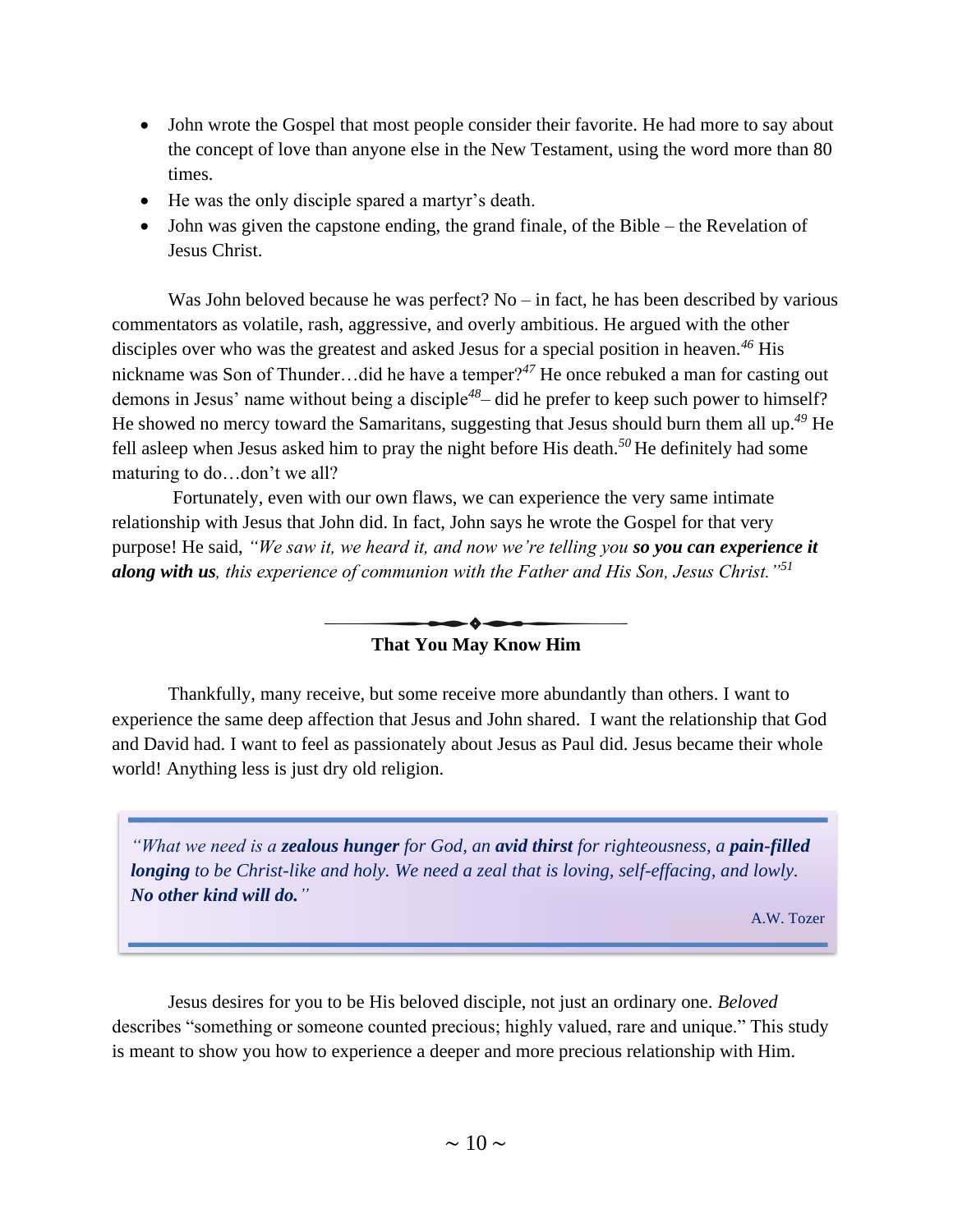#### **The Conditions of Discipleship**

In this study, ten steps have been laid out to guide you. They are progressive forward movements into a deeper relationship with Jesus. They involve reaching for more than you have already grasped. *"Add to your faith"<sup>52</sup>* means that you will likely be asked to do some new things you haven't done before. No matter where you are in your walk with Jesus, there is always room to grow. Paul said, *"Not that I have already attained, or am already perfected; but I press on…"<sup>53</sup>*

It is significant that John, who knew Jesus more intimately than most anyone else, still *"fell at His feet as though dead"<sup>54</sup>* when He appeared to him again on the island of Patmos. Remember John had already seen what the transfigured Christ looked like once before.*<sup>41</sup>* You may already know Jesus well, but I am convinced He will come along and astound you in fresh, new ways!

While the prospect of ten steps may seem daunting, keep in mind that attaining excellence at anything worthwhile in this life is difficult. And if it's a goal worth achieving in your worldly affairs, the difficulty does not make you want to give up. Rather, it sharpens your focus with renewed energy and resolve.

The desirability of the end result will be sufficient to sustain you. You just need a little perseverance. The joy and peace of fellowship with Him will fill your life more and more. Sooner than you think, you will become convinced of His goodness, His love toward you, and His desire to reveal Himself to you – there are so many great things in store!

#### **An All-Consuming Passion**

Regardless of how superficial your Christian life has been up to now; you can experience the intimacy with Jesus that John did. You've seen that there are various levels to all relationships. How deep into the ocean are you willing to go? How far up the mountain do you want to climb? Do you want to sit at the feet of Jesus and drink from the cup in His hand? Don't settle for an ordinary journey through life. Open your heart to Him more than ever before!

We have seen that it requires *diligent* seeking with *all* your heart. You take the time to do things that are important to you. You keep your appointments to visit the doctor, pick up your kids, and get a massage or a manicure. Do you keep your "appointments" with Him? If you say you don't have time to pursue Jesus, what else are you doing that is so important? You will have to fight distractions and *decide to protect the time* for fellowship with Jesus. If He truly is the most important thing in your life, He must have a place of priority in your schedule.

In the process of becoming a beloved disciple, you will be asked to give up other things in order to deepen your relationship with Him. In fact, the first three steps are all about yielding your heart more fully to Him. He may need to prune some things out of your life to make more room for Him. You might be asked to give up what you hold in one hand to embrace God's will in the other. Anything that causes you to lose your "first love" will threaten your fellowship with Him.

Decide now to follow Christ, no matter the cost. Jesus said it would be worth giving up everything you have in order to gain entrance to His Kingdom. In fact, that is exactly what He